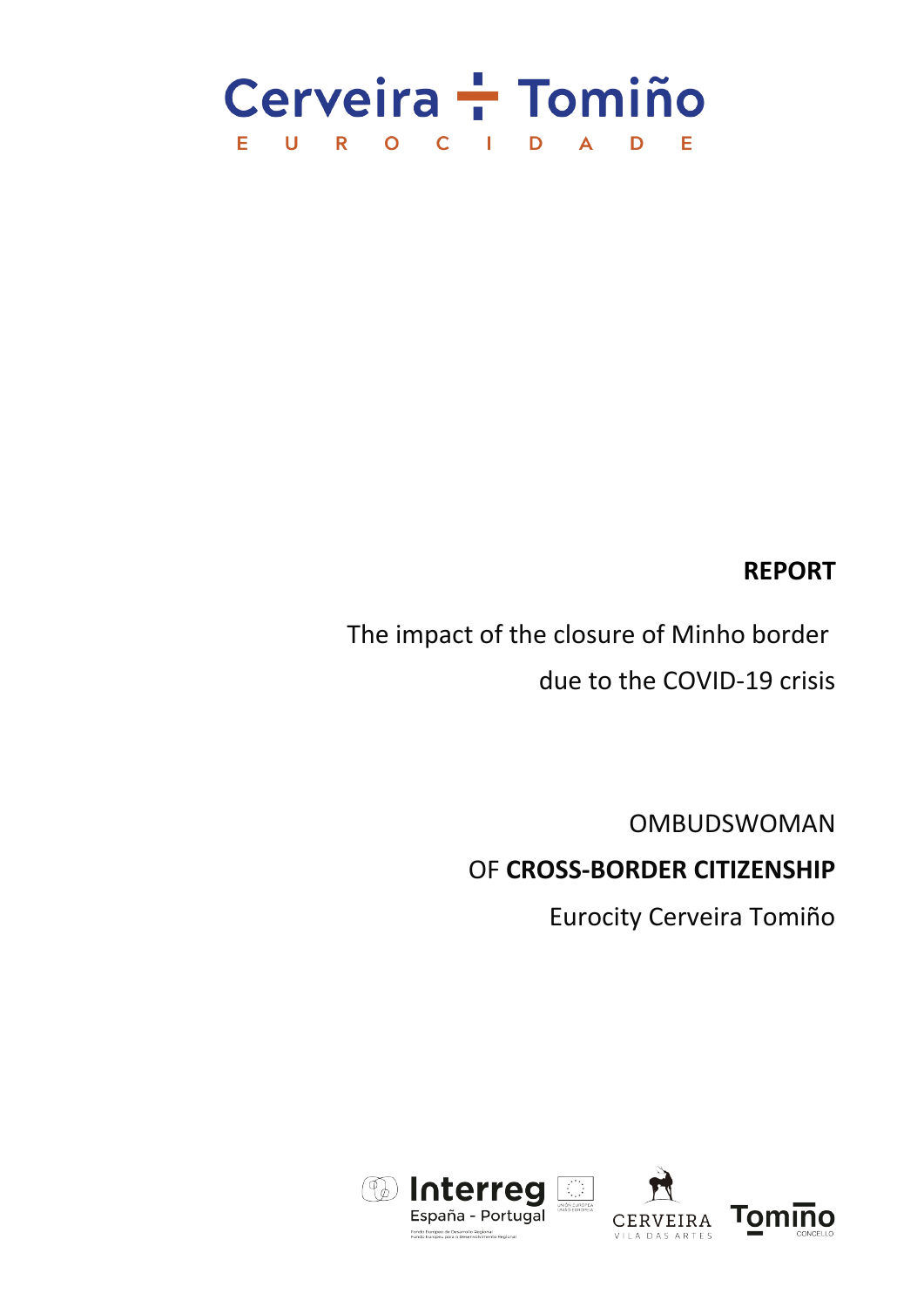### Cerveira - Tomiño E.  $\mathbf U$ R.  $O$   $C$ D  $\mathbb{R}^n$ D

## INTRODUCTION

The Cross-border Ombudswoman of Cerveira-Tomiño has the function of <<ensuring the defense and execution of the rights and private interests of Vila Nova de Cerveira and Tomiño residents as European cross-border citizens before the municipal bodies and services of Vila Nova de Cerveira and Tomiño>>.

The Ombudsman was created in 2017 within the framework of the Strategic Agenda for Cross-border Cooperation Cerveira Tomiño, 75 % co-financed by the INTERREG VA POCTEP call, EU FEDER funds. The initiative is part of the actions of "dynamization of the strategic agenda" and it is, specifically, aimed at promoting cross-border public participation. Since  $1<sup>st</sup>$  July 2017 its ombudswomen are the Galician, Zara Pousa Arbones and the Portuguese, Maria de Lurdes Guerreiro Pereira Cunha.

According to the Letter that rules its operation, the Ombudswoman performs her duties by the means of a claim, complaint or on self-initiative whenever she has knowledge of a fact that justifies her intervention, including among others the following competences:

a) To receive claims, complaints and suggestions regarding the cross-border relations between the municipalities of Vila Nova Cerveira and Tomiño;

b) To issue reports, recommendations and suggestions within the scope of her competence, addressing them to the Cerveira-Minho Strategic Management Committee.

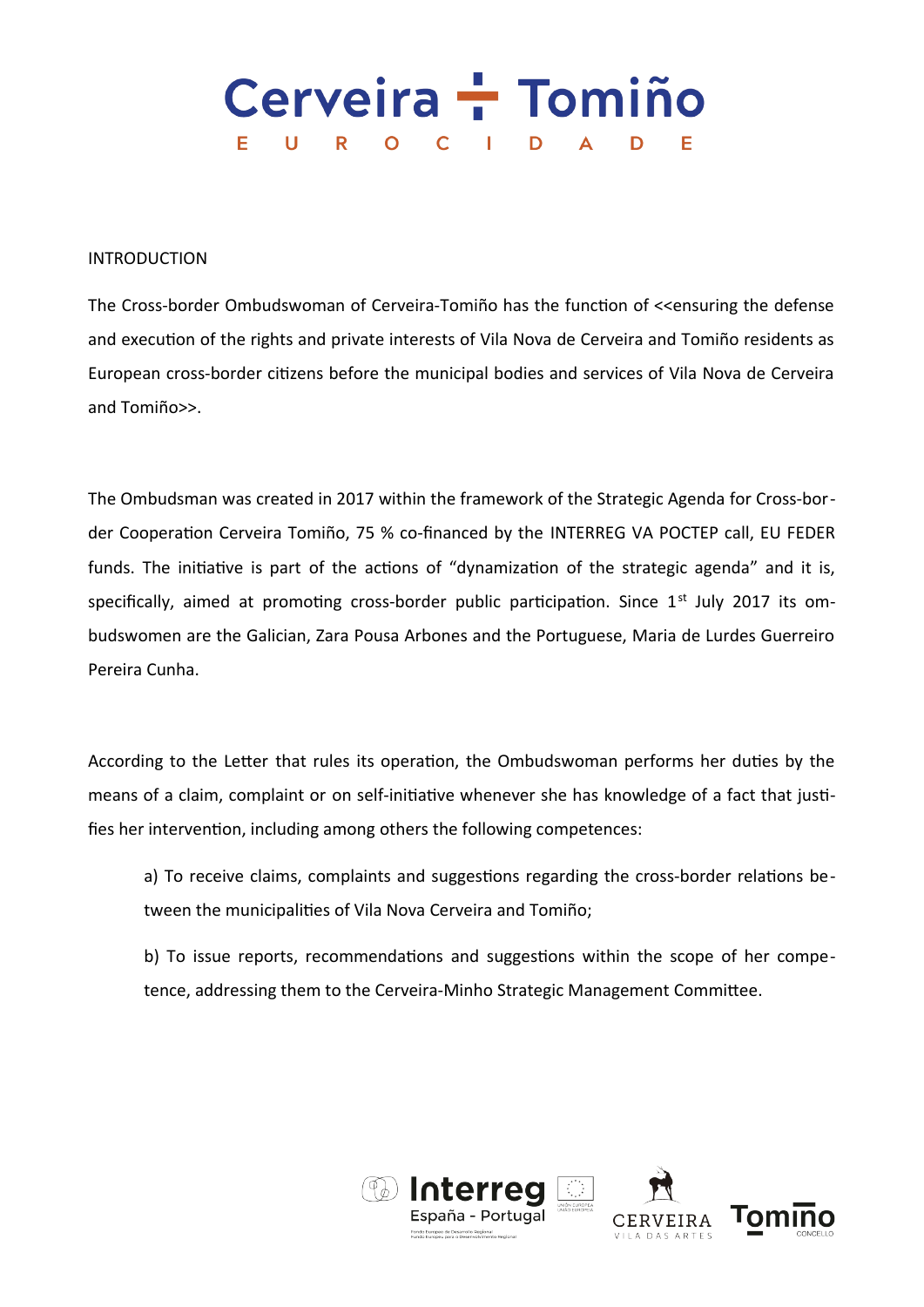### Cerveira - Tomiño E.  $\mathbf U$ R.  $\overline{O}$  $\mathsf{C}$ D D  $\mathbb{R}^n$

Throughout the years, the Ombudswomen have developed an agenda of contacts and meetings with several social institutions and disseminated their functions through media channels, organization of events and through the Eurocity webpage. This latter contains a specific informative section about the Institution, its Charter of Principles and Access Procedure: [https://eurocidade](https://eurocidadecerveiratomino.eu/valedoras)[cerveiratomino.eu/valedoras](https://eurocidadecerveiratomino.eu/valedoras)

In December 2018, the Ombudswomen issued a report recommending the removal of barriers to cross-border mobility of children and young people as this was one of the main obstacles to unite residents and suppress physical and psychological frontiers. The report, which was presented in February 2018, had a great repercussion and allowed the European Commission and the Association of European Border Regions (AEBR) to establish, in 2019, possible alternatives to this problem on their B-solutions program.

The International Observatory on Democratic Participation (OIDP), based on the labor of the Ombudswomen, awarded the Eurocity Cerveira-Tomiño with the prize Good Practice in Citizens Participation in 2019.

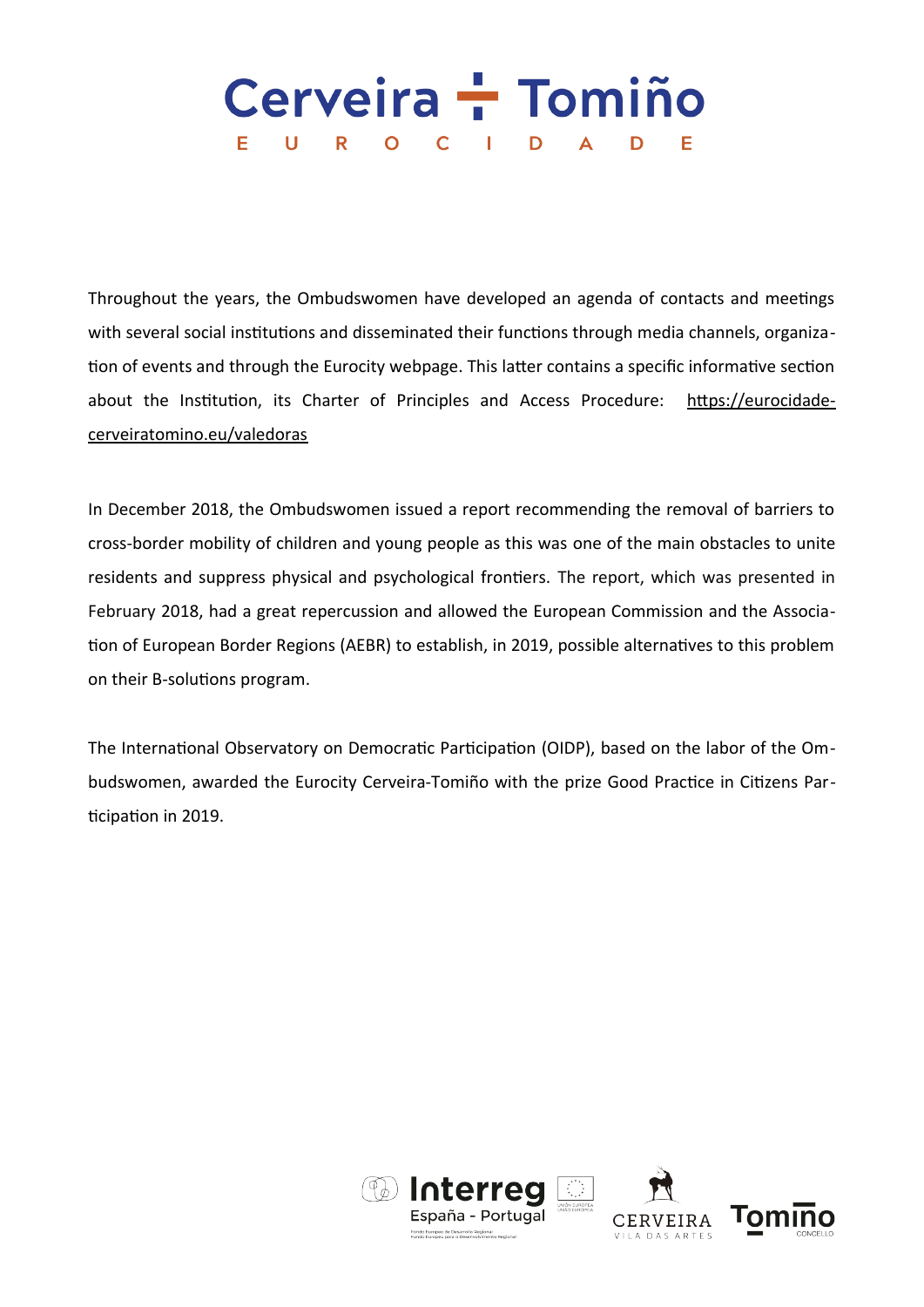## Cerveira - Tomiño  $\cup$  $\mathsf{C}$ D Е  $\mathbf{O}$

## **BORDER CLOSURE DUE TO THE COVID 19 SANITARY CRISIS**

The evidence of common historical background between Galicia and Portugal highlights the current good social, economic, administrative and commercial relationship. In this context, new local cross-borders entities, like the Eurocity Cerveira-Tomiño or the AECT Rio Minho, promote the union of populations separated by merely 200 meters wide of the Minho River, contributing to the establishment of an Eurocitizenship and "social tax free zones " with more equality and better quality of life.

Citizens have been following these institutional processes pleasantly. The good assessment results taken from the 2018 cross-border cooperation questionnaire in our Eurocity are a prove of that. [\(https://eurocidadecerveiratomino.eu/wp-content/uploads/2018/08/enquisa-servizos.pdf](https://eurocidadecerveiratomino.eu/wp-content/uploads/2018/08/enquisa-servizos.pdf)).

In this context, the closure of the border during the COVID 19 Sanitary crisis has significantly changed the life of the Galician-Portuguese border residents like we have never seen in the past 30 years, truncating their daily lives by half.

In order to gather and issue all the damages caused, the Ombudswomen set up mechanisms to collect information that now sum up the casuistry that implied the closure of the border on a territory, whose social life has already transcended, according to the logic of European coexistence, the artificial division of belonging to two EU member states.

The data were collected through personal testimonies, newspaper articles, cases reported by email and through a questionnaire (attachment) posted on Eurocidade Cerveira-Tomiño Facebook page from 28th to 31st May 2020. So far, more than 250 cases of people affected directly the this closure have been reported.



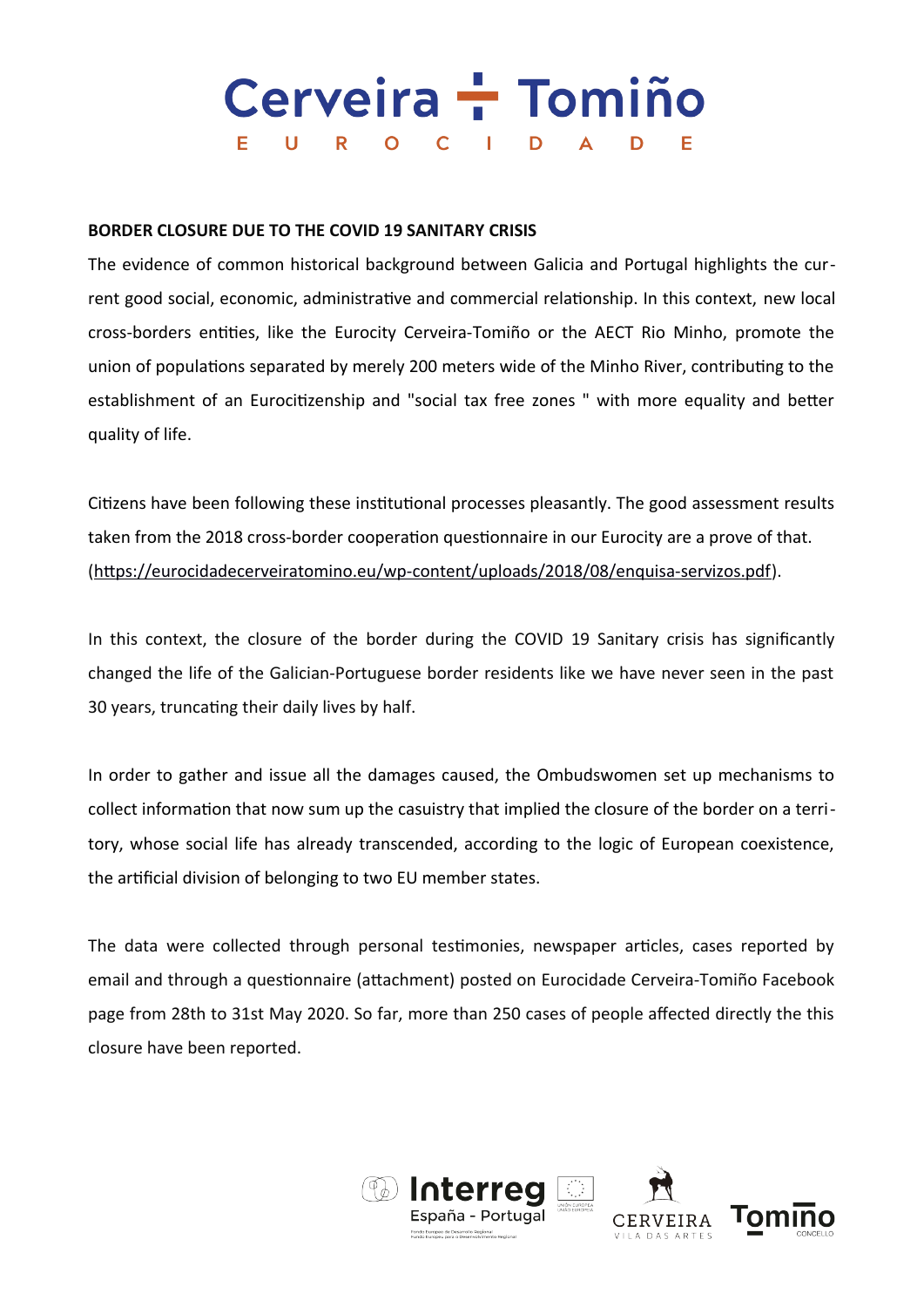### Cerveira - Tomiño  $\mathbf U$  $\mathsf{R}$  $\mathsf{C}$ D Е  $\mathbf{O}$ D

## **Border closure: a setback on cross-border citizenship**

The testimonies and data collected allow us to conclude that the two months of border closure implied an unprecedented change in people's daily life, affecting negatively on the development of its economic and social activity.



Among the main damages referred, we highlight:

1) a change in the flow and working activity of cross-border workers due to the limited bordercrossing points. The closure of the bridge Ponte da Amizade between Goián-Tomiño and Vila Nova de Cerveira affected negatively their mobility, leading to an increase of distance, time and commuting costs to get to the working place.

2) Economic losses caused not only by the limitation on working and trade relations that lead to a reduction of up to 70% of clients/customers, job losses and lack of supplies/good in some businesses, but also caused by the extra costs in terms of renting of a second house or commuting through the only border-crossing point open.